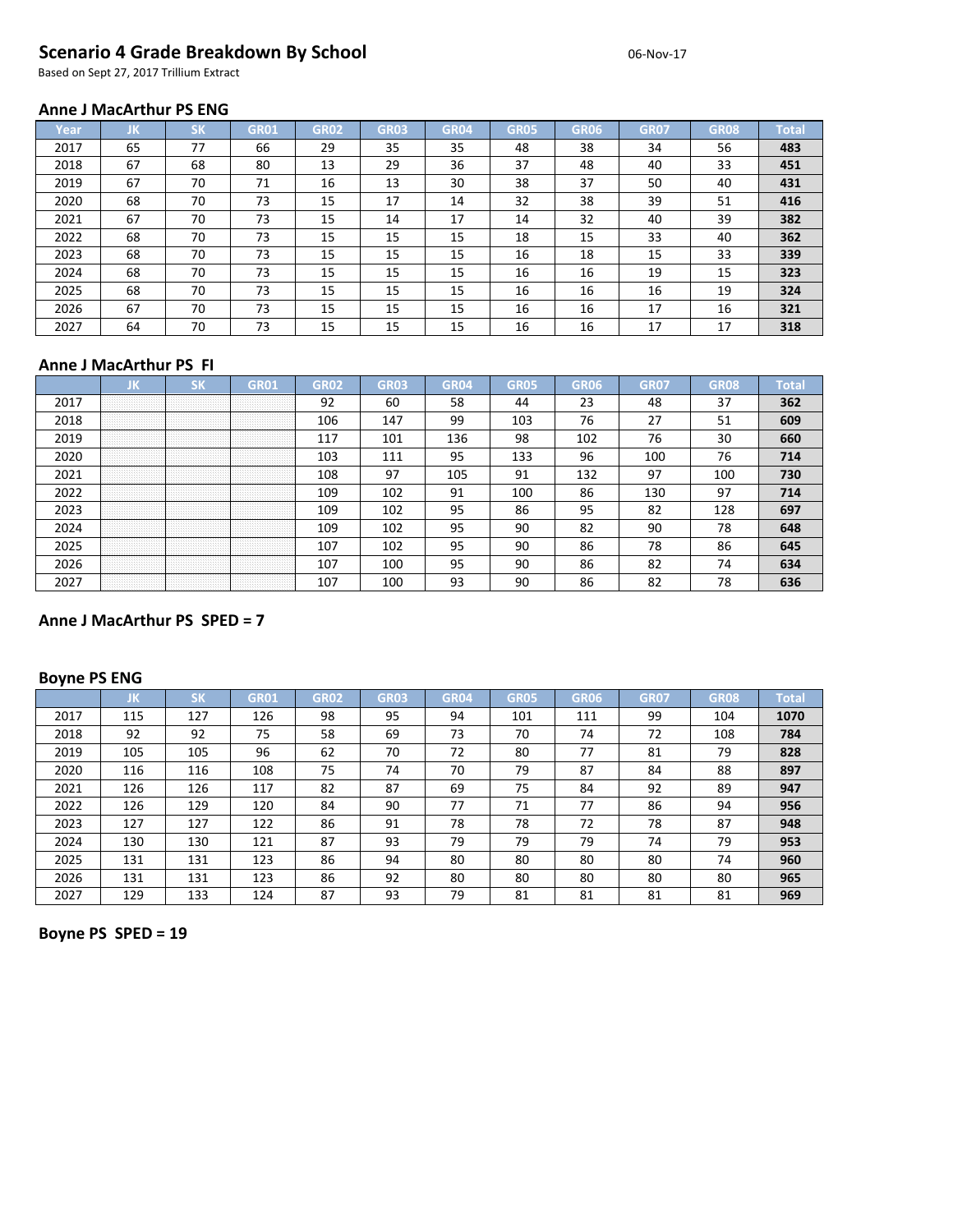## **P.L. Robertson PS ENG**

|      | JK  | <b>SK</b> | <b>GR01</b> | <b>GR02</b> | <b>GR03</b> | GR <sub>04</sub> | <b>GR05</b> | <b>GR06</b> | <b>GR07</b> | <b>GR08</b> | Total |
|------|-----|-----------|-------------|-------------|-------------|------------------|-------------|-------------|-------------|-------------|-------|
| 2017 | 86  | 112       | 101         | 59          | 77          | 68               | 85          | 79          | 78          | 81          | 826   |
| 2018 | 120 | 112       | 138         | 96          | 87          | 97               | 91          | 105         | 113         | 98          | 1058  |
| 2019 | 122 | 125       | 110         | 99          | 99          | 90               | 105         | 92          | 111         | 115         | 1069  |
| 2020 | 123 | 126       | 120         | 77          | 100         | 97               | 96          | 106         | 97          | 112         | 1054  |
| 2021 | 124 | 127       | 121         | 85          | 79          | 98               | 97          | 96          | 110         | 97          | 1032  |
| 2022 | 118 | 126       | 121         | 84          | 86          | 76               | 98          | 97          | 100         | 110         | 1015  |
| 2023 | 118 | 121       | 121         | 85          | 86          | 83               | 76          | 98          | 97          | 100         | 985   |
| 2024 | 119 | 122       | 116         | 85          | 86          | 83               | 83          | 77          | 98          | 97          | 967   |
| 2025 | 119 | 122       | 116         | 81          | 87          | 84               | 84          | 84          | 77          | 99          | 951   |
| 2026 | 119 | 122       | 116         | 81          | 83          | 83               | 83          | 83          | 83          | 77          | 931   |
| 2027 | 113 | 121       | 116         | 81          | 82          | 79               | 83          | 83          | 83          | 83          | 925   |

# **P.L. Robertson PS FI**

|      |                            | сv     | GRO1      | GR02 | GR03 | GRO4 | GR05 | GRO6 | GR07 | е възв |  |
|------|----------------------------|--------|-----------|------|------|------|------|------|------|--------|--|
| 2017 | .<br>.<br>.<br>.<br>.<br>. | .      | .<br>.    | 55   |      |      |      |      |      |        |  |
| 2018 | .<br>.<br>.<br>.<br>.<br>. | .<br>. | .<br><br> |      |      |      |      |      | 29   | 18     |  |
| 2019 | .<br>                      | .      |           |      |      |      |      |      |      | 28     |  |
| 2020 |                            |        |           |      |      |      |      |      |      |        |  |
| 2021 |                            |        |           |      |      |      |      |      |      |        |  |
| 2022 | .<br>                      |        |           |      |      |      |      |      |      |        |  |
| 2023 | .<br>.<br>.<br><br>.       |        |           |      |      |      |      |      |      |        |  |
| 2024 | .<br><br>.<br>.<br>.       |        |           |      |      |      |      |      |      |        |  |
| 2025 | .<br>.<br><br>.<br>.<br>.  | .<br>  | .<br>.    |      |      |      |      |      |      |        |  |
| 2026 | .<br>.<br>.<br><br>        | <br>   |           |      |      |      |      |      |      |        |  |
|      |                            |        |           |      |      |      |      |      |      |        |  |

## **P.L. Robertson PS SPED = 8**

# **Tiger Jeet Singh PS ENG**

|      | JK | <b>SK</b> | <b>GR01</b> | <b>GR02</b> | <b>GR03</b> | GR <sub>04</sub> | GR <sub>05</sub> | <b>GR06</b> | <b>GR07</b> | <b>GR08</b> | <b>Total</b> |
|------|----|-----------|-------------|-------------|-------------|------------------|------------------|-------------|-------------|-------------|--------------|
| 2017 | 98 | 99        | 114         | 56          | 72          | 69               | 87               | 74          | 68          | 86          | 823          |
| 2018 | 98 | 100       | 101         | 46          | 62          | 79               | 72               | 90          | 76          | 66          | 790          |
| 2019 | 98 | 100       | 102         | 40          | 50          | 68               | 82               | 75          | 93          | 75          | 784          |
| 2020 | 98 | 100       | 102         | 41          | 44          | 55               | 70               | 86          | 77          | 92          | 766          |
| 2021 | 98 | 100       | 102         | 41          | 45          | 49               | 57               | 73          | 88          | 76          | 729          |
| 2022 | 93 | 100       | 102         | 41          | 45          | 49               | 51               | 60          | 75          | 87          | 703          |
| 2023 | 94 | 96        | 103         | 42          | 46          | 50               | 52               | 54          | 62          | 75          | 675          |
| 2024 | 96 | 97        | 99          | 43          | 47          | 51               | 53               | 55          | 56          | 62          | 659          |
| 2025 | 97 | 99        | 101         | 42          | 48          | 52               | 54               | 56          | 57          | 56          | 661          |
| 2026 | 97 | 99        | 101         | 42          | 46          | 52               | 54               | 56          | 57          | 57          | 660          |
| 2027 | 93 | 99        | 101         | 43          | 46          | 49               | 54               | 56          | 57          | 57          | 656          |

# **Tiger Jeet Singh PS FI**

|      |      | сv |          |    |    |    |    |    |    |    | Total |
|------|------|----|----------|----|----|----|----|----|----|----|-------|
| 2017 |      |    |          | 54 | 57 |    | 47 | 32 | 32 | 27 | 296   |
| 2018 | .    | .  |          | 68 | 49 | 51 | 45 | 45 | 30 | 31 | 319   |
| 2019 |      |    |          | 61 |    |    | 49 | 42 | 42 | 29 | 328   |
| 2020 |      |    |          | 61 | 55 | 55 | 42 | 46 | 40 | 40 | 340   |
| 2021 | <br> |    | <br><br> | ы  | 55 | 49 | 53 | 39 | 44 | 38 | 340   |
| 2022 |      |    | <br><br> | 61 | 55 | 50 | 47 | 50 | 38 | 42 | 342   |
| 2023 |      |    |          | 61 | 55 | 50 | 47 | 44 | 48 | 36 | 341   |
| 2024 |      |    | .        | 62 | 55 | 50 | 47 | 45 | 42 | 45 | 347   |
| 2025 | .    | .  |          | 59 | 56 | 50 | 47 | 45 | 43 | 40 | 340   |
| 2026 |      |    |          | 59 | 53 | 50 | 47 | 45 | 43 | 41 | 338   |
| 2027 |      |    |          | 59 |    |    |    |    |    |    |       |

# **Tiger Jeet Singh PS SPED = 6**